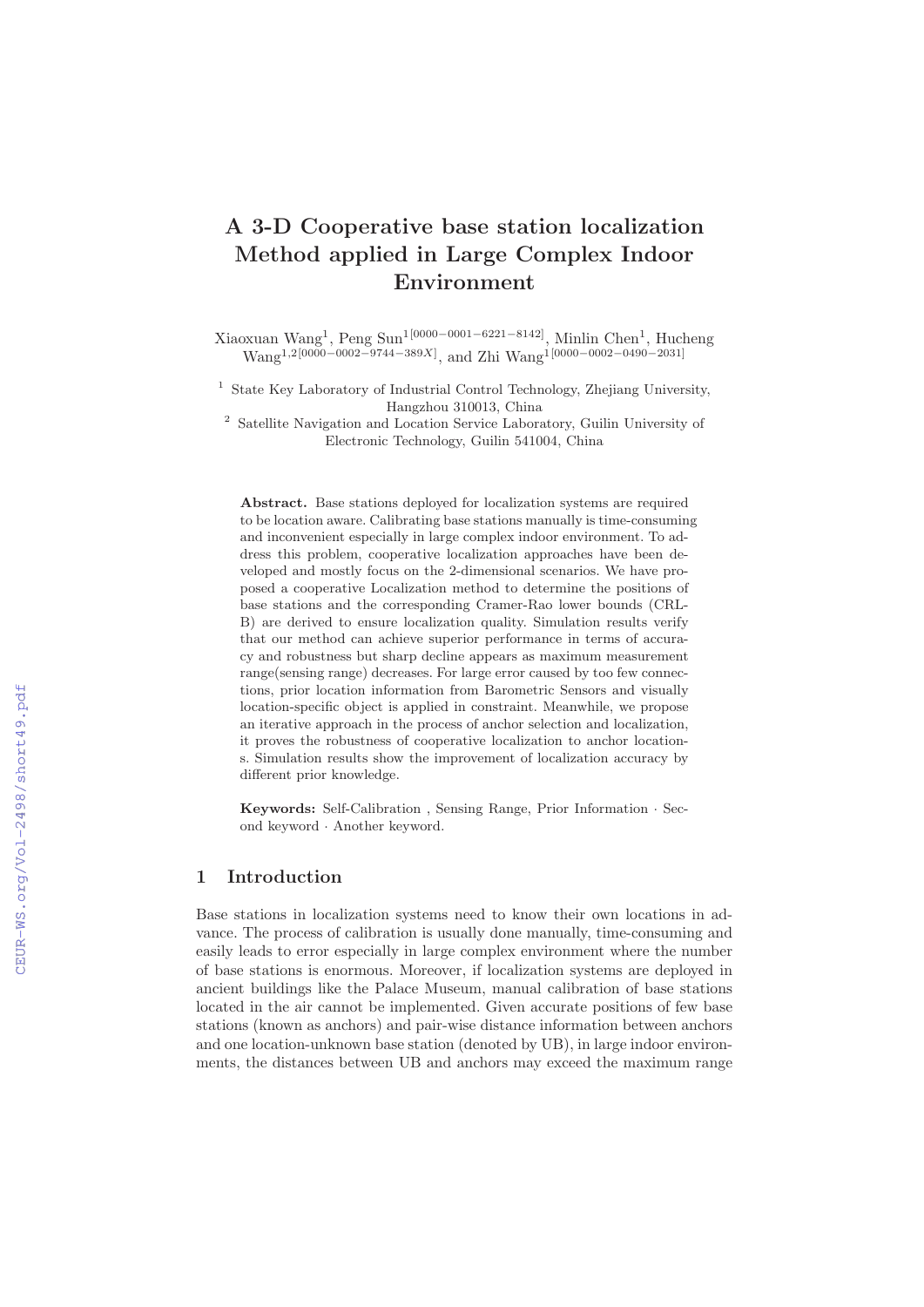of communication , i.e., sensing range, which results in insufficient connections with anchors [1] thus noncooperative localization is no longer available, as shown in Fig.1-a. In this event, to compensate for the deficiency of distance constraints, UBs may estimate their locations by taking advantage of other connected UBs, which is called cooperative localization, as illustrated in Fig.1-b.

Cooperative localization is aimed at the situation where some UBs cannot be located using common noncooperative localization method individually. It make use of connected UBs to obtain sufficient distance information constraints. There are two kinds of cooperative localization: Semidefinite Programming [2] and Multidimensional Scaling (MDS) [3] [4]. SDP-based approaches are also developed to determine locations of UBs such that given distance constraints are satisfied, which is a non-convex problem. Relaxation technique [5] is introduced to yield a semidefinite program. Biswas et al. [6] describe a maximum likelihood estimation, and mitigate distance measurement error by formulating it as cost function of a minimization problem. Regarding the SDP solution as an initial point, a gradient-based search method is adopted to further reduce the estimation error [7] [8]. In order to reduce computational complexity and improve real-time performance, [6] also presents a distributed SDP method for large scale problems.

Existing SDP-based methods mainly focus on 2-D scenarios, where base stations can only be deployed on a flat plane. As a result, large errors usually occur while 3-D positioning is implemented. We have proposed a 3-D cooperative algorithm which exhibits superior performance in accuracy and robustness to anchors compared to noncooperative algorithm, however,the fundamental problem of lack of reference data in height has not been solved [9].

In this paper, aimed at the large error caused by too few distance constraints, we propose an iterative approach and take prior estimated distance between UBs and visually location-specific object into consideration. The main contributions of this paper are summarized as follows:

- **–** Prior location information for UBs from barometric sensors and visually location-specific object is added to the constraints of optimization problems, and simulation result proves that appropriate prior information can improve localization accuracy effectively.
- **–** Iterative algorithm is also proposed in the process of anchor selection and localization, and it proves the robustness of 3-D cooperative algorithm to location of anchors.

# **2 3-D Constraint Model**

### **2.1 3-D constraint model**

Suppose we have m anchors  $\alpha_k \in \mathbb{R}^3$ ,  $k = 1, 2, ..., m$ , all the anchors are distributed in lower space for easy installation, and n UBs  $x_i$ ,  $j = 1, 2, ..., n$ ,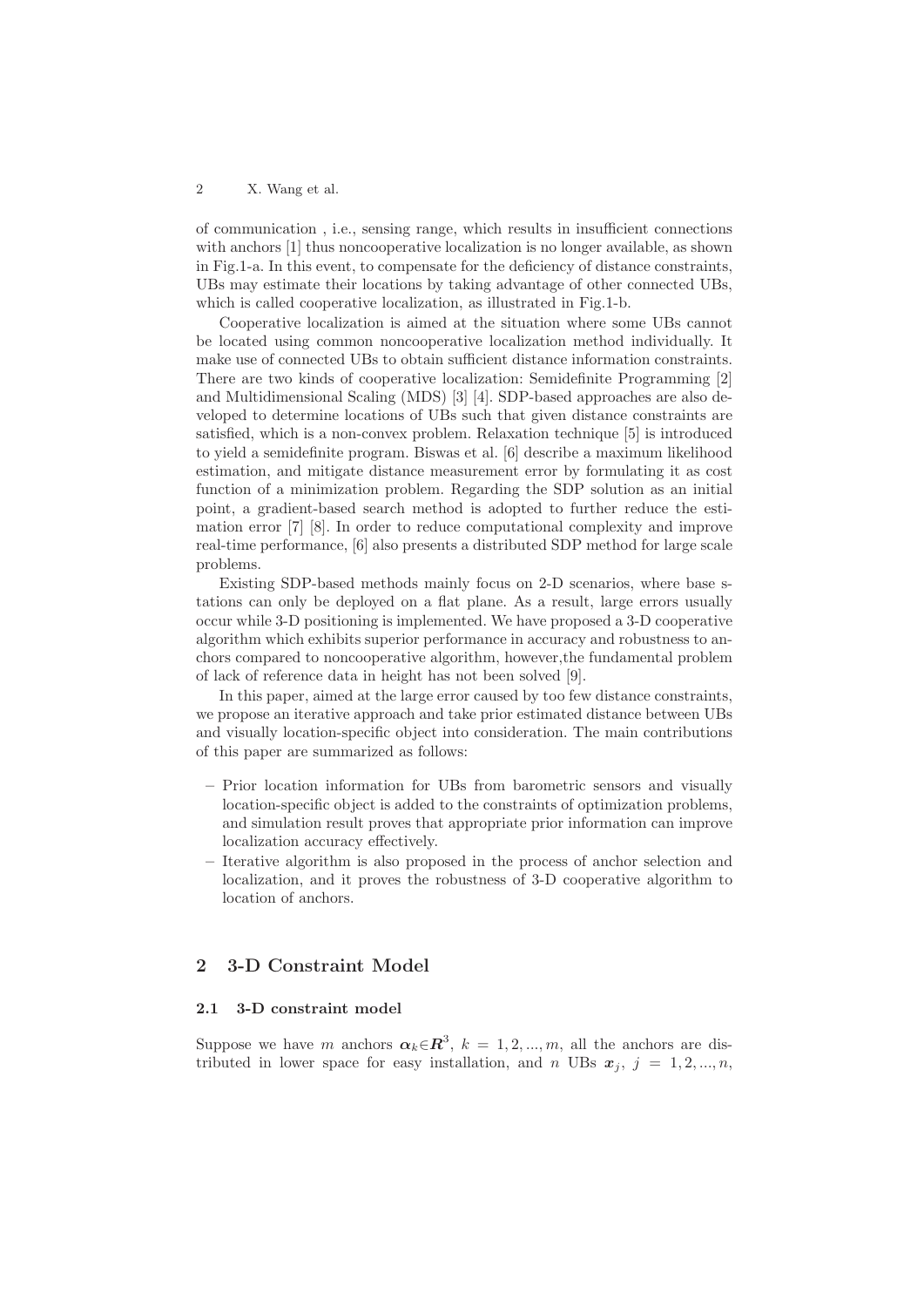

**Fig. 1.** comparison between cooperative and non-coopetative method

some of them are deployed in higher space for localization accuracy. The euclidean distance between anchor  $\alpha_k$  and UB  $x_j$  is represented by  $d_{ik}$ , the euclidean distance between UBs  $x_i$  and  $x_j$  is represented by  $d_{ij}$ . M represents distance space of anchors and UBs,  $\mathcal{M} = \{d_{j,k} : 1 \leq j \leq n, 1 \leq k \leq m\}$ ,  $\mathcal{N}$  represents distance space of UBs,  $\mathcal{N} = \{d_{i,j} : 1 \leq i,j \leq n\}$ . We use the  $3 \times n$  matrix  $\left\langle x_1 \; x_2 \; x_3 \; \cdots \; x_n \right\rangle$ 

$$
\boldsymbol{X} = (\boldsymbol{x}_1, \boldsymbol{x}_2, \boldsymbol{x}_3, ..., \boldsymbol{x}_n) = \begin{pmatrix} \frac{\omega_1}{y_1} \frac{\omega_2}{y_2} \frac{\omega_3}{y_3} \cdots \frac{\omega_n}{y_n} \\ z_1 \ z_2 \ z_3 \cdots \ z_n \end{pmatrix}
$$
 to represent the locations of UBs,  

$$
\begin{pmatrix} \alpha_{x1} \alpha_{x2} \alpha_{x3} \cdots \alpha_{xm} \end{pmatrix}
$$

3 × *m* matrix  $\boldsymbol{\alpha} = (\boldsymbol{\alpha}_1, \boldsymbol{\alpha}_2, \boldsymbol{\alpha}_3, ..., \boldsymbol{\alpha}_m)$  =  $\sqrt{2}$  $\alpha_{y1} \alpha_{y2} \alpha_{y3} \cdots \alpha_{ym}$  $\alpha_{z1} \ \alpha_{z2} \ \alpha_{z3} \ \cdots \ \alpha_{zm}$ <sup>⎠</sup> to represen-

t the locations of anchors. We define  $Y = X^T X$  to derive distance. Relaxation technique is introduced: change  $Y = X^T X$  to  $Y \geq X^T X$ , and thus a feasible region is planned, which is equivalent to

$$
\boldsymbol{Z} := \begin{pmatrix} \boldsymbol{I} & \boldsymbol{X} \\ \boldsymbol{X}^T & \boldsymbol{Y} \end{pmatrix} \geq 0.
$$
 (1)

Considering noises in practical scenes, assume that  $e_{ik}$ , representing the measurement error between anchor  $\alpha_k$  and UB  $x_j$  and  $e_{ij}$ , the measurement error between UBs  $x_i$  and  $x_j$ , are all independently and identically distributed (i.i.d) Gaussian random variables with zero mean and standard deviation  $\sigma$ . In large complex indoor environment, the distance between UB and anchors may exceed the sensing range. Combining the above conditions, the problem can be formulated as following:

$$
\min\left(\sum_{j,k;(j,k)\in\mathcal{M}}\frac{1}{\sigma_{jk}^2}\varepsilon_{jk} + \sum_{i,j;(i,j)\in\mathcal{N}}\frac{1}{\sigma_{ij}^2}\varepsilon_{ij}\right) \tag{2}
$$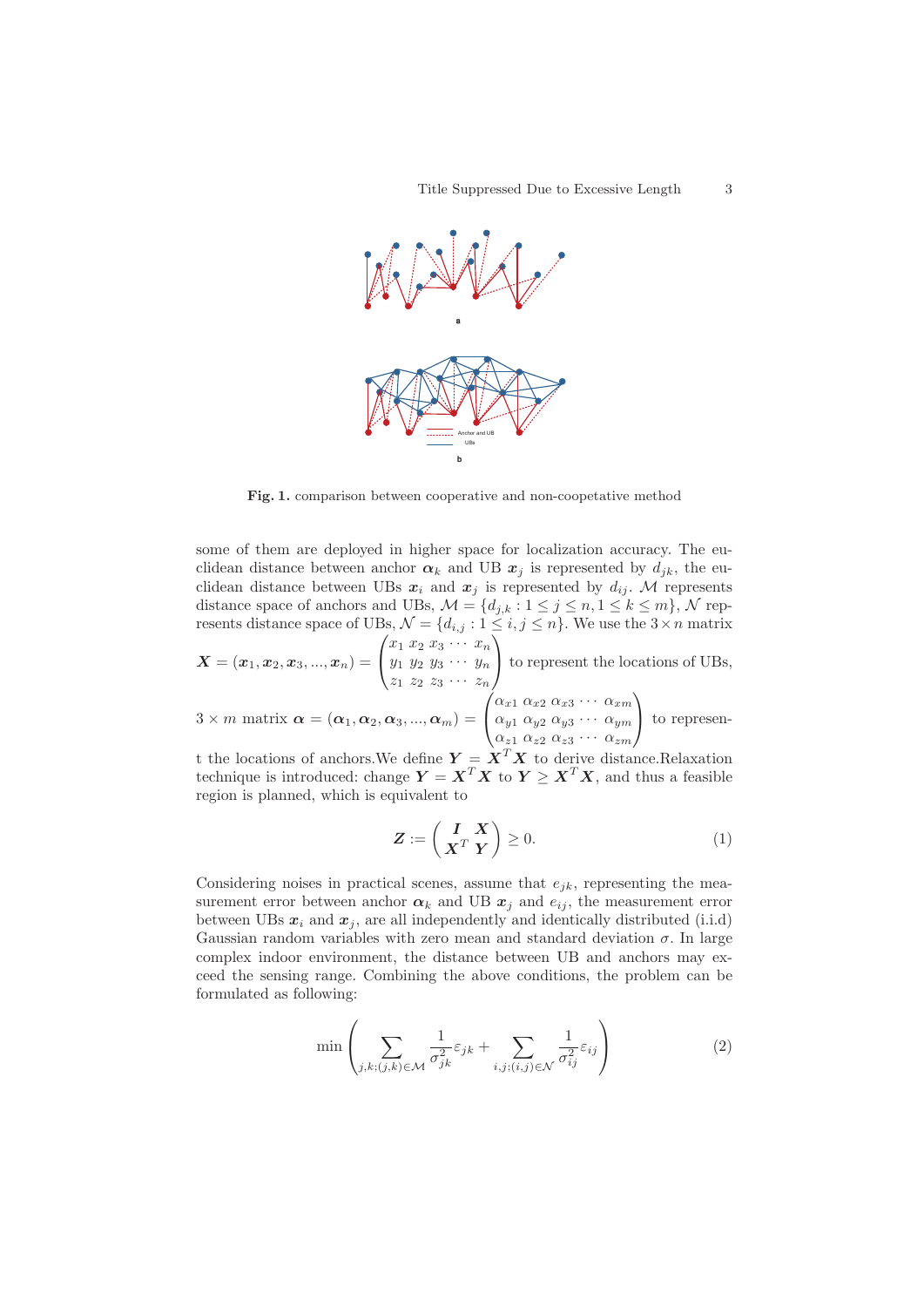$$
s.t. \mathcal{M} = \{(j,k) : ||\mathbf{x}_j - \mathbf{\alpha}_k|| \le R, 1 \le j \le n, 1 \le k \le m\}
$$
  

$$
\mathcal{N} = \{(i,j) : ||\mathbf{x}_i - \mathbf{x}_j|| \le R, 1 \le i, j \le n\}
$$
 (3)

$$
(-d_{jk}; 1)^T \left( \frac{1}{\|x_j - \alpha_k\|} \frac{\|x_j - \alpha_k\|}{\|x_j - \alpha_k\|} \right) (-d_{jk}; 1) =
$$
  

$$
\varepsilon_{jk}, \forall (j, k) \in \mathcal{M}
$$
 (4)

$$
(-d_{ij}; 1)^T \left(\frac{1}{\|\boldsymbol{x}_i - \boldsymbol{x}_j\|} \frac{\|\boldsymbol{x}_i - \boldsymbol{x}_j\|}{\|\boldsymbol{x}_i - \boldsymbol{x}_j\|} \right) (-d_{ij}; 1) = \newline \epsilon_{ij}, \forall (i, j) \in \mathcal{N}
$$
\n(5)

$$
(0;0;0;ei - ej)T Z (0;0;0; ei - ej) = dij2
$$
 (6)

$$
\left[\alpha_{xk};\alpha_{yk};\alpha_{zk};-e_j\right]^T \mathbf{Z} \left[\alpha_{xk};\alpha_{yk};\alpha_{zk};-e_j\right] = d_{jk}^2 \tag{7}
$$

$$
\boldsymbol{Z} := \begin{pmatrix} \boldsymbol{I} & \boldsymbol{X} \\ \boldsymbol{X}^T & \boldsymbol{Y} \end{pmatrix} \ge 0,
$$
\n(8)

The model can be solved by virtue of the CVX and Yalmip toolbox [10].

# **3 Sensing Range Optimization And Anchor Placement**

#### **3.1 Sensing Range Optimization**

In large indoor environments, the amount of distance constraints may decrease when the distances between two base stations go beyond the sensing range (denoted by R), which may result in compromises in localization accuracy. In our simulation settings, the maximum distance that can be reached is  $r =$  $\sqrt{150^2 + 150^2 + 20^2}m = 213m$ , and the sensing range is set from  $213m(r)$  to  $53m(0.25r)$ . As we can observe from Fig.2, with the decrease of the sensing range, RMSD of the thirty UBs increases slowly. But when the sensing range drops to  $0.3r$ , the RMSD reaches  $2m$  quickly. It is proved that 3D-SDP algorithm is robust to R to some extent: it can still achieve high precision when half of the distances constraints between base stations are discarded. However, there exists a critical point of sharp degradation in performance: when R reaches 0.25r, the precision declines rapidly to about 9.33 meters.

# **4 Prior Location Constraints**

### **4.1 Constraints By Visual Observations**

As we all know, humans can locate themselves according to a location-specific objects object based on their visual observations [11]. The objects can be doors or other objects that have clear and definite location information and are available from the design map of the building, thus prior location information of UBs can be obtained during the process of installation. To verify the feasibility of visual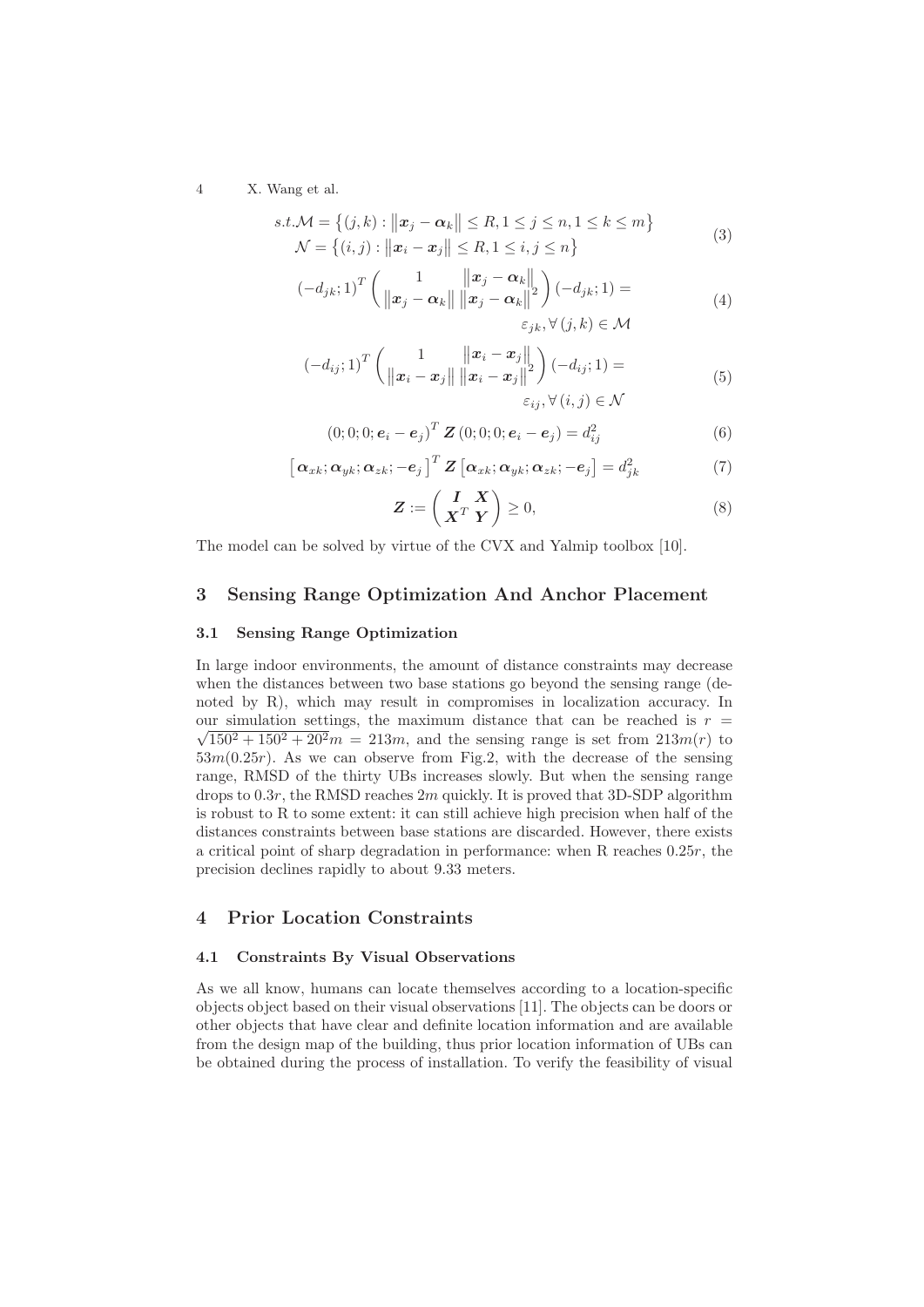

**Fig. 2.** Relationship between RMSD and R

observation as priori location knowledge, we tested human visual ranging errors on 10 people.

This test is carried out in Room 526, Ninth Teaching Building of Zhejiang University. The area of the field is approximately  $6m$  by  $15m$ . The 15 test points are set on two lines, whose angle with the central axis of the door are 90◦ and 30◦ respectively, as shown in Fig.3. At each test point, 10 testers were asked to estimate the distance with the central axis of the door by themselves. The actual distance increases from  $0.759m$  to  $6.195m$ . The average error, RMSD as well as maximum error of the 10 testers at 15 points are shown in table 1.



**Fig. 3.** test scene

Table 1 shows that although the estimated accuracy of tester 5 is weak, the average error is  $0.591m$ , other people have a good perception of distance. The best of them is tester 6: the average of his estimation error is 0.174m. In addition, for almost all testers, estimating the position closer to the object is more accurate than that farther away from the object. The test result verifies that visual observation is a reliable prior location knowledge resource, and according to it we can set more appropriate visual error parameter.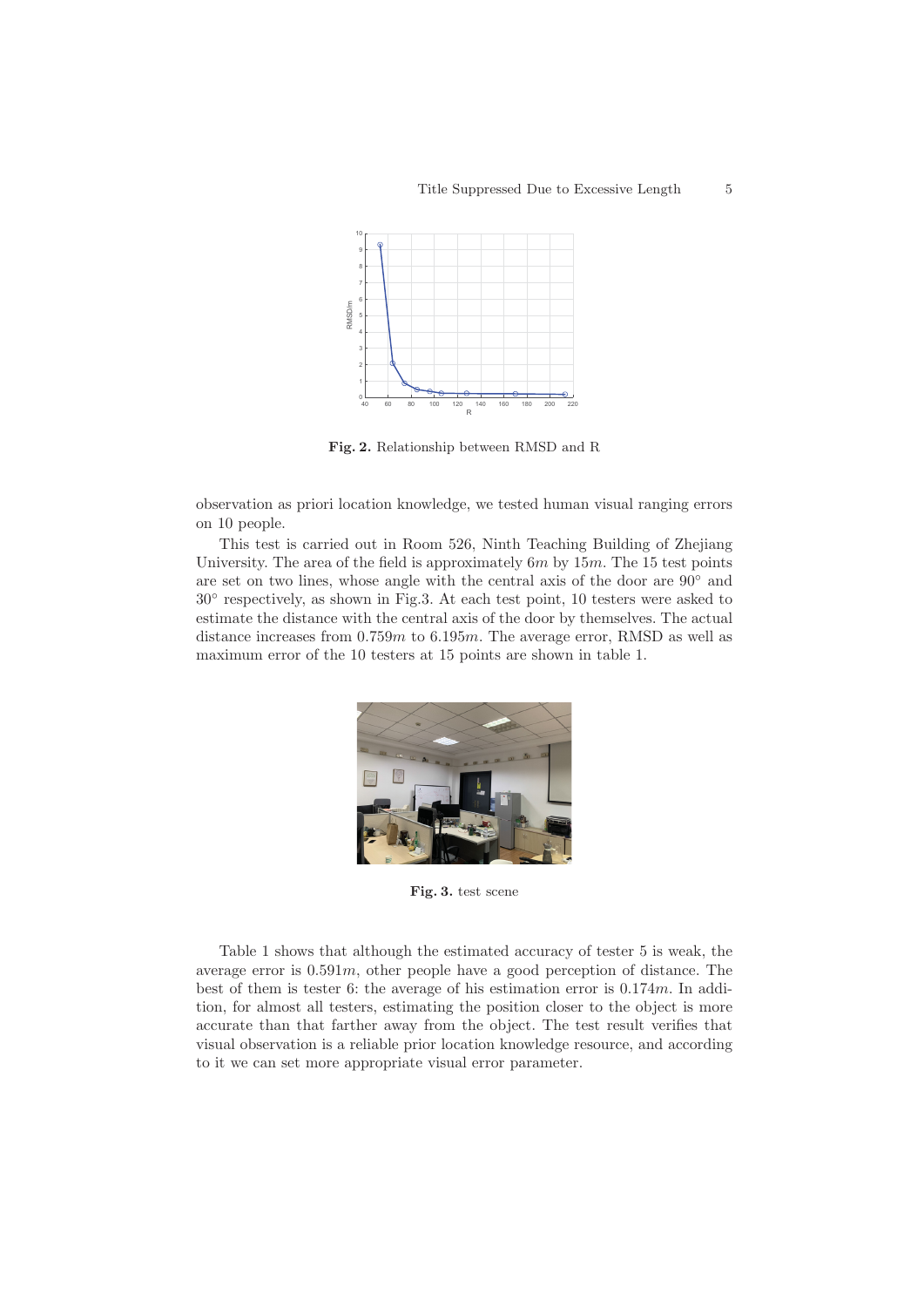| <b>Tester</b>       | average/m | RMSD/m | maximum/m |
|---------------------|-----------|--------|-----------|
| Tester1             | 0.255     | 0.309  | 0.726     |
| Tester2             | 0.32      | 0.444  | 0.995     |
| Tester3             | 0.281     | 0.359  | 0.826     |
| Tester4             | 0.343     | 0.449  | 0.952     |
| Tester <sub>5</sub> | 0.591     | 0.654  | 1.244     |
| Tester <sub>6</sub> | 0.174     | 0.219  | 0.544     |
| Tester7             | 0.190     | 0.260  | 0.744     |
| Tester8             | 0.325     | 0.471  | 1.224     |
| Tester9             | 0.547     | 0.658  | 1.395     |
| Tester10            | 0.247     | 0.285  | 0.548     |

**Table 1.** result of each tester

#### **4.2 Prior Location Constraints**

In addition, with the popularity of smart phones, micro electromechanical systems (MEMS) sensors are considered as a highly efficient technology that have been applied in business, industrial, medical, and other fields. MEMS barometric sensors is considered a reliable method for height measurement [12]. Differential barometric altimetry is less vulnerable to the variations of atmospheric pressure and can be used in altitude Measurement of high UBs during installation. Thus we restrict the height of UBs firstly, assuming that the measurement errors are Gaussian random variables with zero mean and standard deviation  $\sigma = 0.1$ . We can see that single constraint on height has little effect on the promotion of accuracy.  $RMSD = 2.45m$  and the error of 6th UB is still exceptionally large.

The previous part verifies the reliability of visual observation, experienced installer can pre-estimate positions in x and y directions of each UB by locationspecific objects object while deploying. Restrictions are set on x and y directions, assuming that the errors of visual observation are Gaussian random variables with zero mean and standard deviation  $\sigma = 0.5$ .  $RMSD = 1.44m$ , half the original RMSD. And the errors of all UBs are more balanced.

The cause of sharp decline in accuracy is too large calibration error of the 6th UB. We try to set constraits of all the three axes only on the single 6th UB. It can still be assumed that the errors on x and  $y$  are Gaussian random variables with zero mean and standard deviation  $\sigma = 0.5$  and  $\sigma = 0.1$  on z. The overall localization accuracy has been significantly improved and the  $RMSD = 0.63$ .

#### **4.3 Spherical Constraint**

In most cases, it's inconvenient even unrealistic to pre-estimate one UB's 3-D location by a reference object, and estimating the approximate distance between a UB and a reference object is considered more easier. In the previous section, when sensing range decreases to 64m, the RMSD reaches about 2m and cause of the sharp decline in accuracy is too large calibration error of the 6th UB.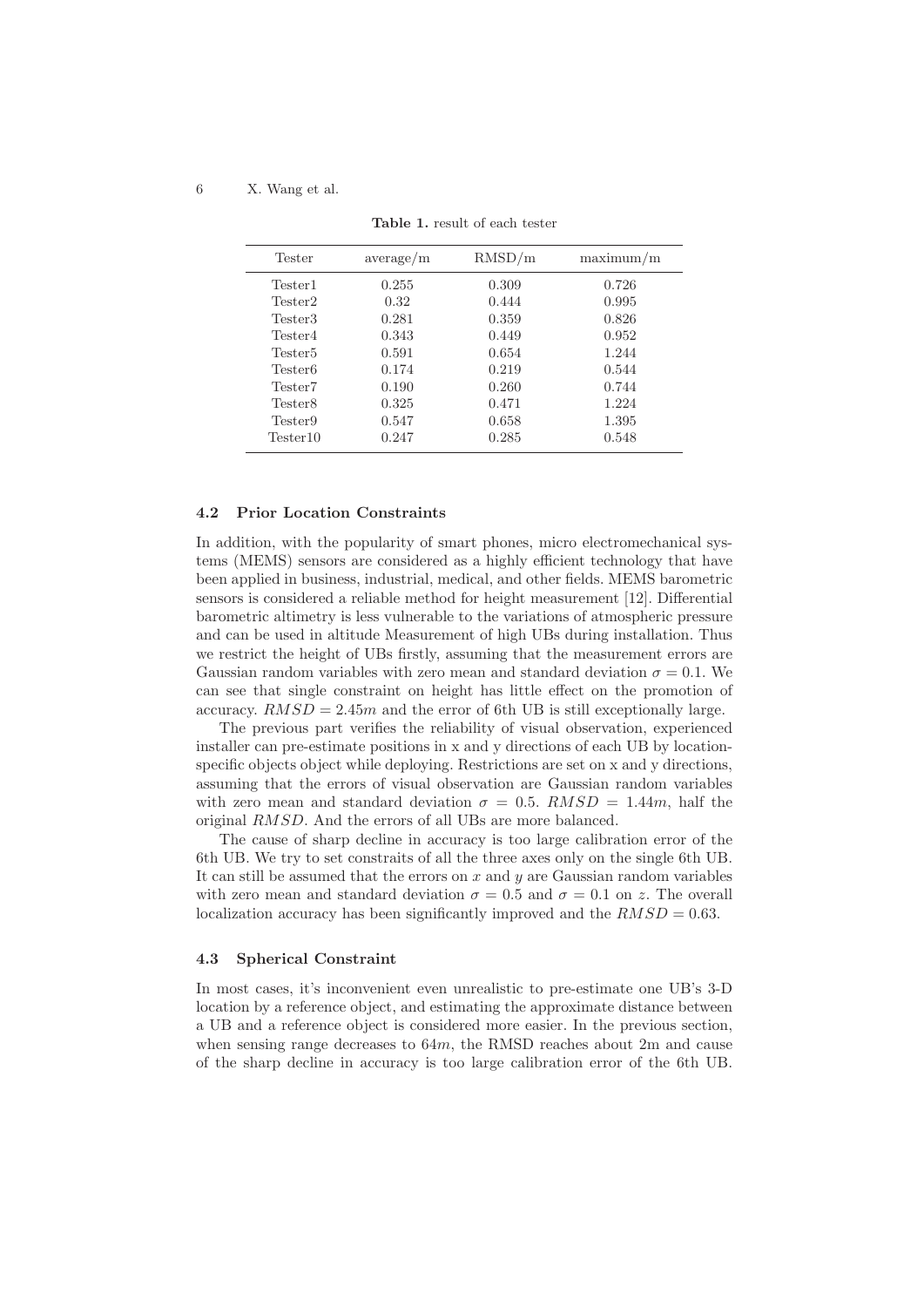Thus, we set distance limitation on the 6th base station. By calibrating without prior location information, the initial position of the 6th UB can be obtained. In the meantime, installer can pre-estimate the distance with a close reference object, which can formulate a sphere that the actual position can be, the object is center and the distance is radius of sphere. And the distance is set to be  $1m$  in conservative estimation. The intersection of this sphere and line segment between initial position and reference object is considered position of the 6th UB, as shown in Fig.4, 'I' represents the intersection and the location-specific object is a lamp. Thus the calibration error of 6th UB is exactly the visual observation error.  $RMSD = 0.66$ , the distribution of each UB error is balanced.



**Fig. 4.** intersection position

Then we propose an iterative algorithms. The intersection is regarded as the actual position of the 6th UB and act as one of anchors to calibrate the other 29 UBs. And the calibration results will be applied as prior location information to restrict the 29 UBs in the next localization round, where the original 8 anchors are utilized to calculate the original 30 UBs.

The first round RMSD of 30 UBs is 0.48m, and the latter round  $RMSD =$ 1.05m. The resilt proves the robustness of 3-D cooperative algorithm to location of anchors. The 6th UB still plays a dominant role in RMSD, which is similar to the error distribution with no prior location knowledge. We can see that constraining other UBs with high positioning accuracy can improve the error of base station 6 to some extent, but the number and structure of connections still plays an important role, it's unrealistic to improve position accuracy of one UB by only setting constraints on connected UBs with high accuracy position information.

# **5 Conclusion**

Simulation results show that our 3-D cooperative algorithm is an effective indoor self-calibration method with high-precision and performs closely to the corresponding CRLB under incomplete connections. However, accuracy decreases sharply when more than half of the connections have failed. To solve the fundamental problem of lacking in reference data at altitude in 3-D cooperative localization method, we add prior location information to restrict the initial position when sharp decline in accuracy appears. Simulations show that although the